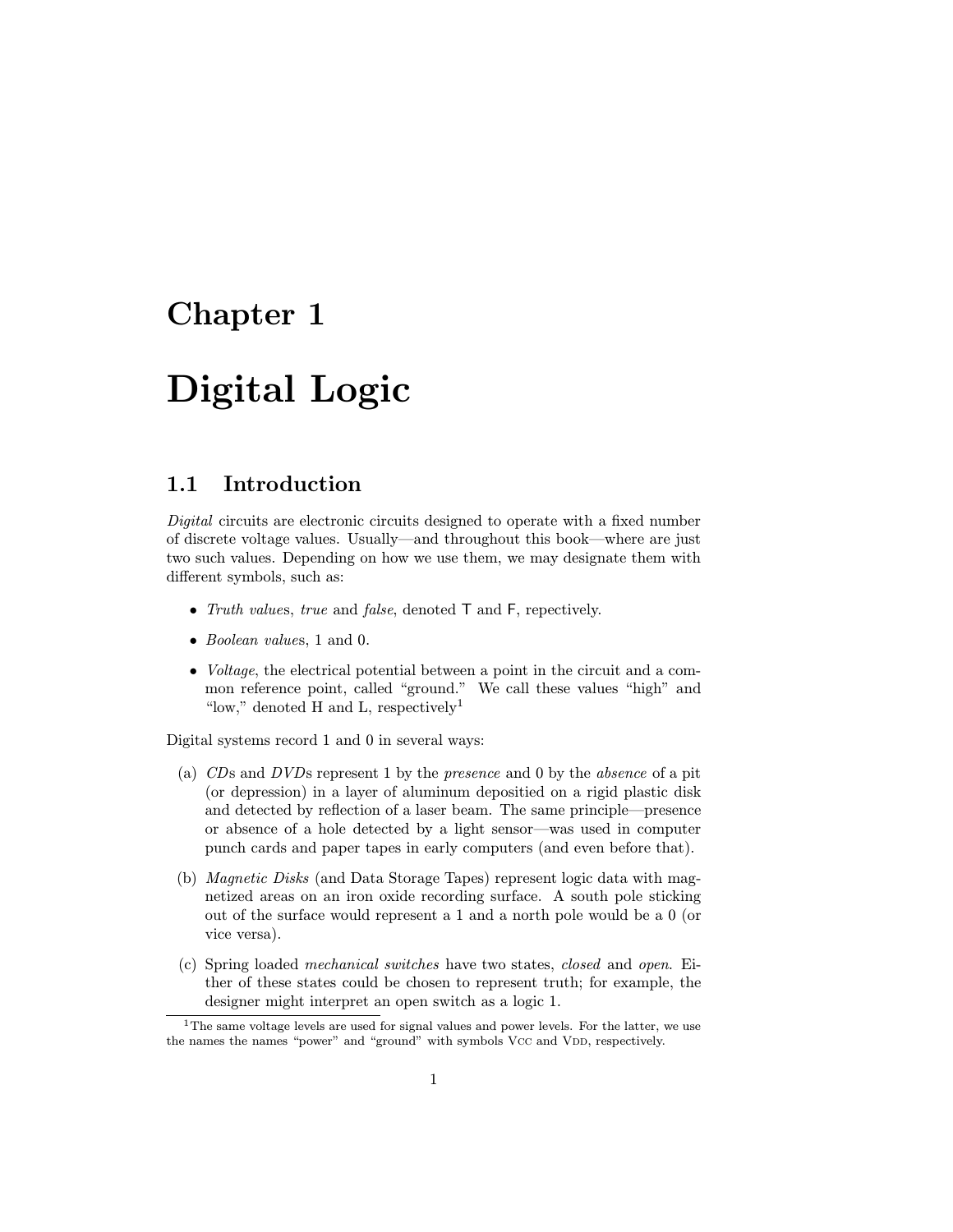(d) As already mentioned, voltage in digital electronic circuits. The 74LS family of transistor-transistor logic (TTL) integrated circuits, pervasive in the 1980s, uses two voltage ranges, high voltage (H) being 2.2–5.0 V and low voltage (L) being  $0-0.8$  V. The designer may choose to identify either level with 0 and the other with 1, as we shall see in Chapter 2. All circuits are designed to operate correctly within these ranges. In the 1990s, as power consumption became a dominating factor in portable electronics, new families of integrated circuitry emerged with high voltages ranges up to 3.2 V. The important feature remains that the circuity must be able to distinguish the two ranges.

This two-valued, or binary, characteristic of the digital world makes boolean algebra the appropriate way to mathematically model the behavior of these physical devices. Conversely, the desire to implement logical constructs in physical devices makes binary devices useful. If the devices produced more than two values, more complicated mathematics would be needed to reflect this property abstractly. In a way it is fortunate that engineers have met with only limited success in building reliable non-binary devices. Three-valued or five-valued devices would be far more difficult to trouble-shoot. Knowing that any signal must hold either a 1 or a 0 turns out to be important in practice.

Of course, electronics is continuous by nature, and hence is infinite-valued. Since we are discussing why discrete-valued devices have only two values, it is worth contemplating why digital circuits arise in the first place. While there may be no self-contained reason for this development, it may be enough to say that they exist because we can do so much with them. Digital systems can be systematically designed that exhibit far greater functionality than has ever been attained using analog electronics.

Again, why?

One important reason is that the functionality of active logic devices orients them and restricts their behavior with respect to input and output. In contrast, analog electronics are *relational* in character and hence more difficult to manipulate mathematically. These devices are also temporally oriented, an aspect to be much further discussed in later chapters of this textbook.

## 1.2 Digital Devices

The electronically controlled  $switch$ : is a fundamental digital device.

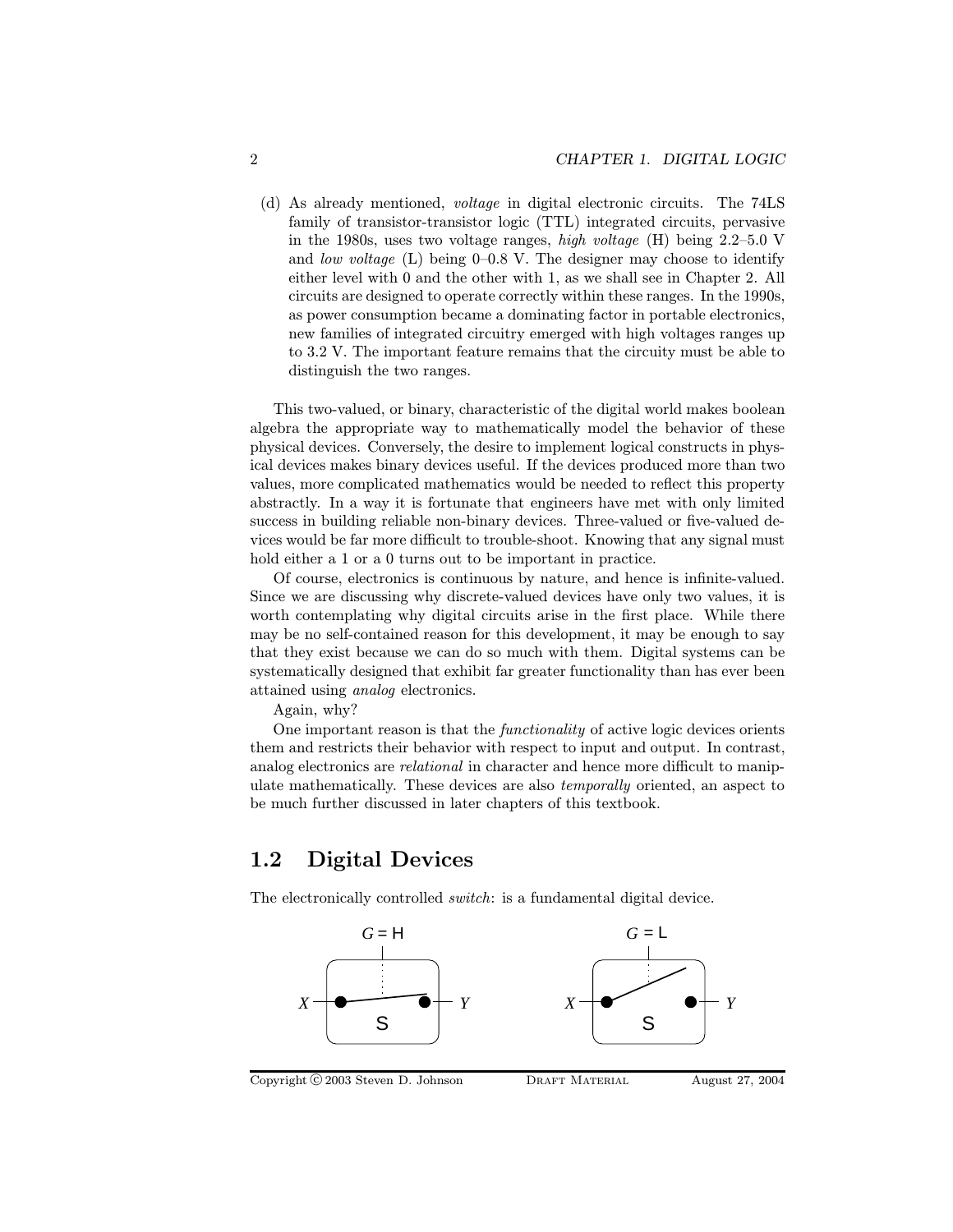

Figure 1.1: Two ways to combine two switches to connect points  $X$  and  $Y$ 

A high voltage at the point G closes this switch, making a connection between points  $X$  and  $Y$ . A low voltage at  $G$  opens the switch, disconnecting  $X$  and  $Y$ .

Switches integrated circuits are realized with transistors, depicted in schematics by this symbol:

$$
\begin{array}{c}\nG \\
\hline\n\end{array}
$$

Chapter ?? describes how transistors work.

The logical function of a circuit derives from the elementary ways we can combine switches. Fig. 1.1 shows the two ways to combine switches  $S_1$  and  $S_2$  between two connecting points, X and Y. In Fig. 1.1(a), on the left, they are connected in series; and in Fig. 1.1(b), on the right, they are connected in *parallel.* If  $S_1$  and  $S_2$  are connected in *series*, then there must be high voltage at both point  $A$  and point  $B$  to have a connection between points  $X$  and  $Y$ . Thus, in this sense the series connection represents the function and. Similarly, If  $S_1$  and  $S_2$  are connected in *parallel*, then X and Y are connected when there is high voltage at *either point A or point B, or both*, so the parallel connection represents the logical function or.

In theory, we could use this idea to implement any logical expression of ands and ors. However, our idealized concept of a perfect switch cannot be realized by physical devices, and we must do a bit more to sustain the illusion of "digital logic." Both the impulse needed to open or close the switch and the imperfect (dis)connection it makes consume electrical energy. The most significant consequence of this energy drain is to compromise the discrete voltage levels on which the logic is based in the first place. If a high voltage closes the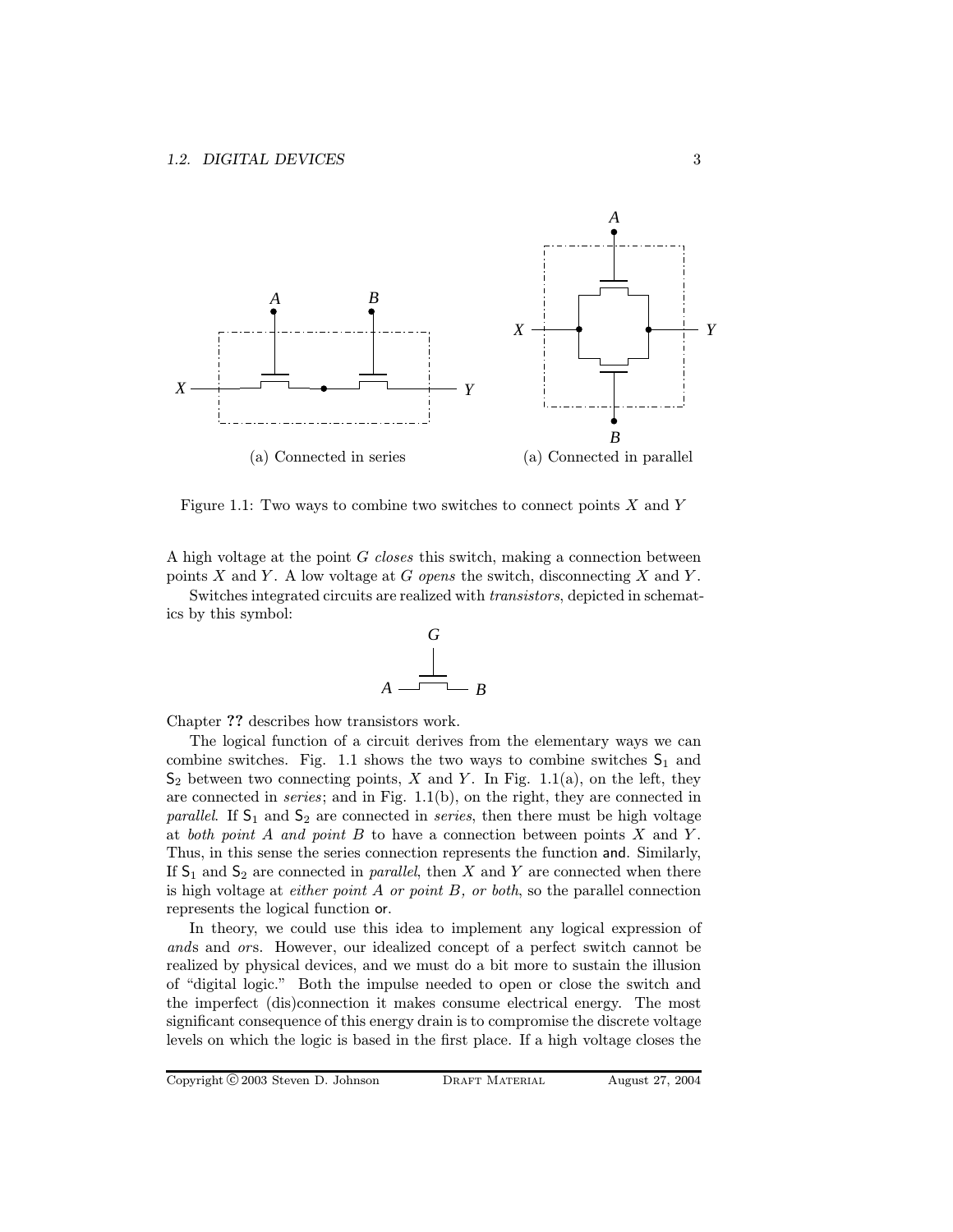switch and a low voltage opens it, an "intermediate" voltage leaves the state of the switch uncertain. It takes only a few real switches to create such an ambiguous situation.

Real digital components are *active devices* that employ *amplification* to restore signals to their proper digital levels. Below, two transistors are connected in series with a resistor (an electronic element that restricts current flow), between VDD ("ground") and VCC ("power"), both constant voltage sources.



Now suppose that high voltage is present at both points  $A$  and  $B$ , so that both switches are closed, as before. The point  $Z$  is thereby more directly (i.e. with less resistence<sup>2</sup>) connected to ground through the switches; it therefore acquires a low voltage. On the other hand, if either of the switches is open, Z is disconnected from ground and the connection to Vcc dominates.

In either case, the voltage at point  $Z$  is restored to a proper digital level and, in addition, this voltage has the full strength of the power supply behind it. Hence, the signal  $Z$  is clear and strong.

This device is an example of a digital *logic gate*, and there are several points worth remembering about it.

- As has already been noted, it is an *active* device, using amplification to sustain proper voltage levels for digital operation.
- The gate device is behaving as a "function" with respect to *inputs A* and B and output Z. One schematic symbol, called nand, for that function is

Copyright C 2003 Steven D. Johnson DRAFT MATERIAL August 27, 2004

<sup>&</sup>lt;sup>2</sup>The voltage at Z is  $(\text{Vec} \cdot R)/(R + r_s)$ , where  $r_s$  is the resistance across the two switches.  $R$  is chosen to minimize leakage when the switches are closed and maximize current when the switches are open. This figure illustrates NMOS technology. We will look at CMOS technology (in which the resister is replace by another transistor) later.

NOTE: This is not a course in electronics. This discussion, and others like it throughout the text, describe how digital components work in a qualitative way. The purpose is to provide intuition about the physical basis of digital systems. However, there is not ground material in this textbook to understand how or why these physical objects behave the way they do. Your instructor may choose to provide additional material about this level, or direct you to other courses to learn more. In any case, this groundwork is not critical for understanding the main topics developed in this book.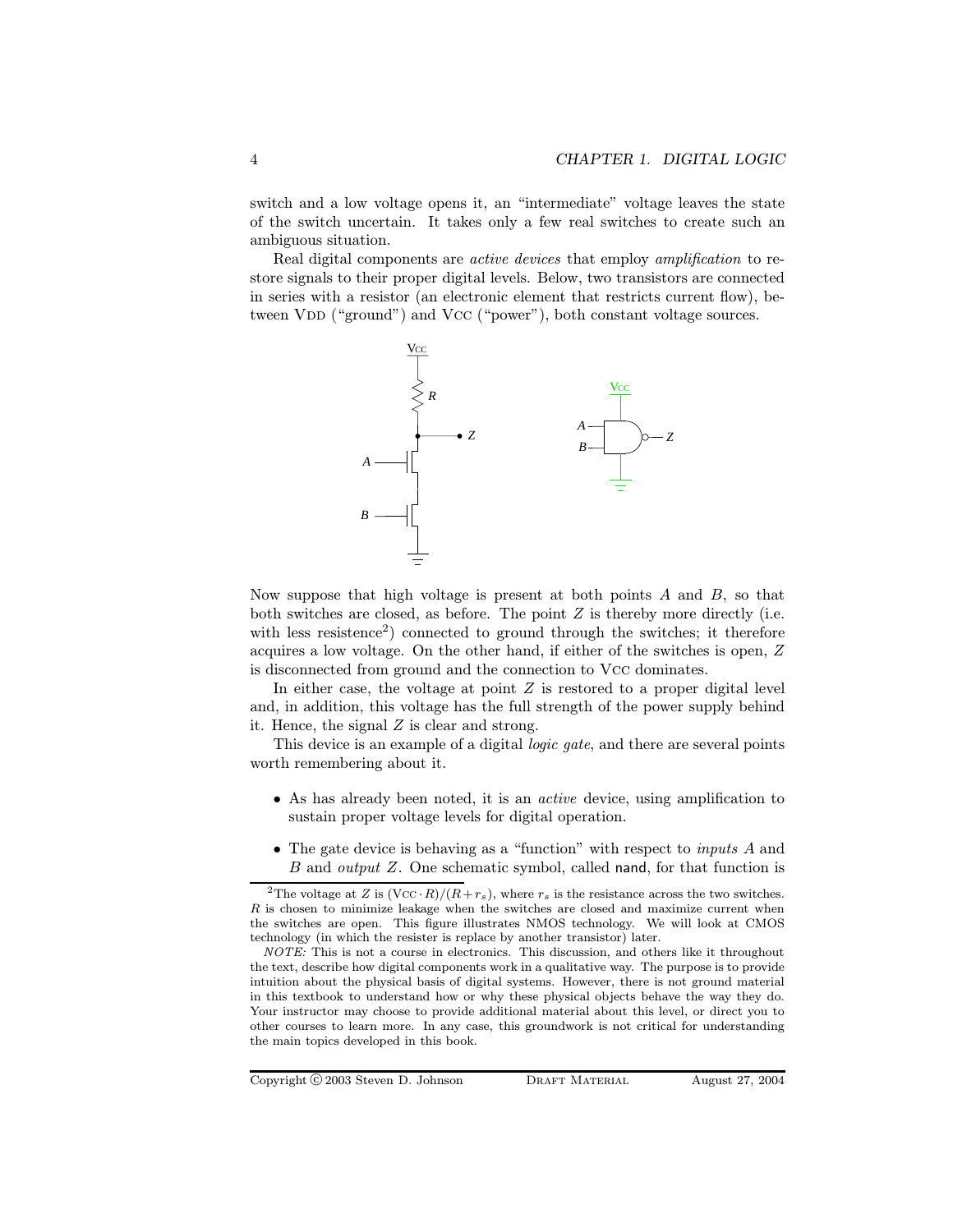shown to the right of the schematic above. We might read it as saying " $Z = A$  nand B."

- Because it uses amplification, the gate requires a power supply for correct operation. It also generates physical byproducts, such as heat. Its ability to sustain our idealized view of its operation depends critically on our using it properly, providing adequate power and heat dissapation, and so forth.
- Because it is a physical device the gate takes time to perform its function. This crucial fact will become the focus of our attention starting in Chapter ?? and onward. Generally speaking, the temporal aspect of system design poses the most daunting intellectual challenge to designers and therefore becomes central to our design methodology.

One of the first things we do in developing a disciplined digital design method is abstract from (or remove from consideration) details that get in the way of our paramont design objective: achieving some specified functionality. During design, we want to think of our building blocks as purely mathematical functions, rather than physical devices, to do otherwise merely clouds our thinking. When a nand gate appears in a schematic, the power and ground connections are not shown because they are irrelevant to the principal design goal: the function of the design. To show them would add needless clutter and distraction.

Of course, when the time comes to build the physical implementation, the engineer had better remember to connect the power supply! This is a theme that we shall revisit again and again in this book. The concepts and methods for design have co-evolved over time with the technolgies and building blocks available for implementation. Understanding the juxtaposition of the conceptual "design space" and its reflection in physical building blocks is the key to making sense a method and to keeping up with unrelenting advances in technology and practice.

If the series-connected transistors in the nand-gate are replaced by parallel connected transistors, as below, the result is a logic gate whose output is grounded when the voltage on either of its inputs is high.

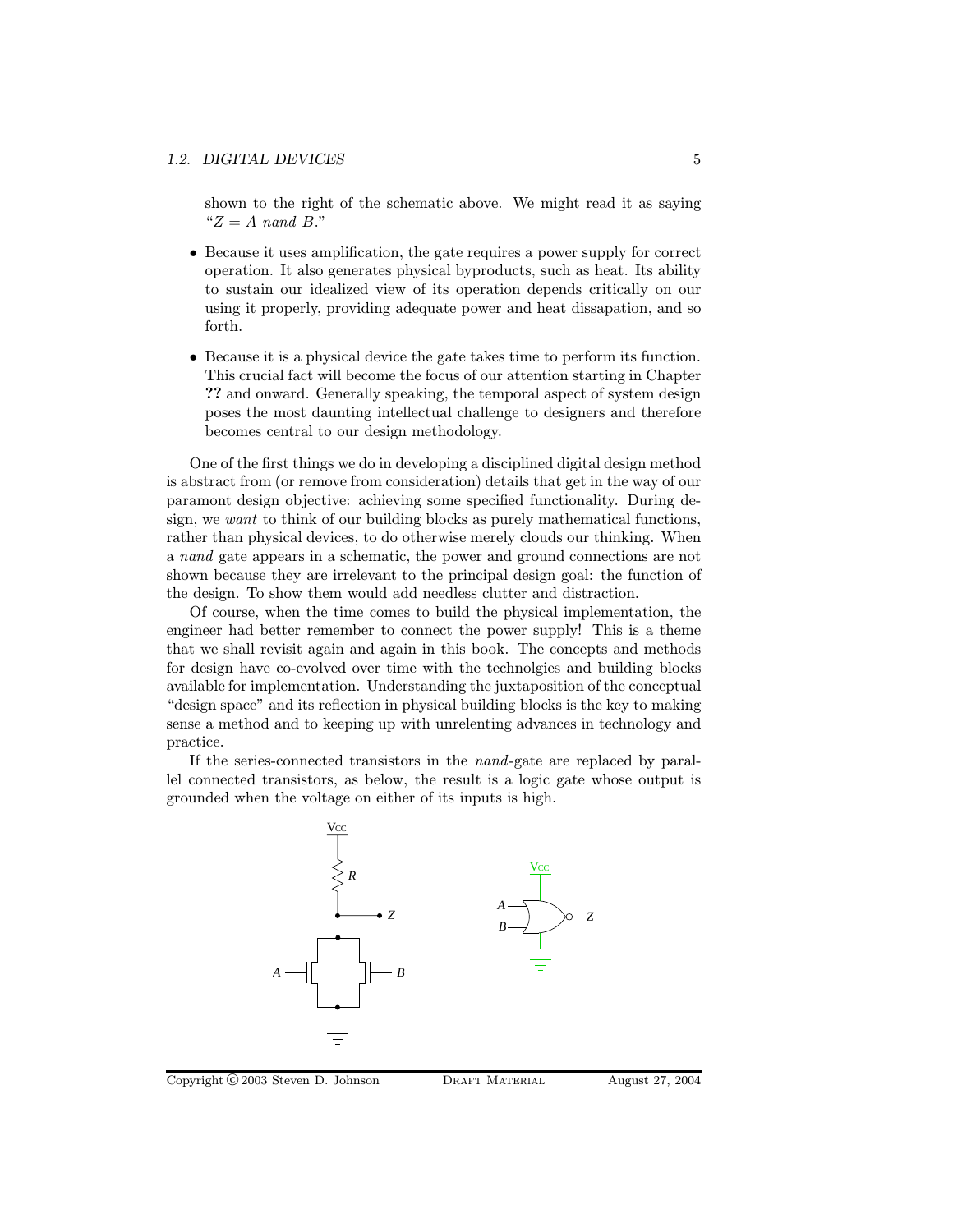This is traditionally called a nor gate. We shall see in the next chapter that the names "nand" and "nor" are misleading.

## 1.3 Logic and Boolean Algebra

#### 1.3.1 Logic Constants and Primitive Operations.

The logical values true (T) and false (F) have already been introduced. Our use of logic in this chapter is restricted to propositional expression, involving simple combinations of logic values, without quantification (i.e. without "for all," "there exists," etc.). Of particular interest are the functions and (denoted by an infix ' $\land$ '), or (denoted by an infix ' $\lor$ '), and not (denoted by a prefix '¬'). In logical expressions, the unary ''lnot' has highest precedence and '∨' lowest, so for example, the term

$$
S\wedge A\vee \neg S\wedge B
$$

if fully parenthesized, would be written

$$
(S \wedge A) \vee ((\neg S) \wedge B)
$$

(See Exercise 3.)

#### 1.3.2 Logical Variables.

Capitalized italic names  $A, B, C$ , etc. are used for logic variables. We may employ subscripts in groups of related names; for instance,  $A_0, A_1, \ldots A_7$ .

In design examples, nmemonics like LD, CLR, are used and, when the situation calls for it, descriptive identifiers, such as *PHOTODIODE.ERROR*, START.ASSERTED. A period is used as a mnemonic separator in this book, but different design tools and other sources may use hyphens or underscores for this purpose.

#### 1.3.3 Truth Tables

A truth table is a representation of a logical function. The first example, on the left below, describes a function  $X$  of three variables,  $A, B$  and  $C$ . The second example, on the right, describes a two functions,  $Y$  and  $Z$ , of variables  $S$   $A$  and

| В. |        | $A$ $B$ $C$ |    |     | S   | A      | В              |   | Z   |
|----|--------|-------------|----|-----|-----|--------|----------------|---|-----|
|    | $F$ F  |             | F  |     | F.  |        |                |   |     |
|    |        | F F         |    |     | T F |        | F L            | F | -F  |
|    | F.     | $\mathsf T$ | F. |     | F.  | $\top$ | F I            |   |     |
|    | F      | т           |    | - F |     | F      | т              |   | - F |
|    |        | T F         | F. |     | F.  | - F    | F <sub>1</sub> | F |     |
|    | T F    |             | Τ  | F   |     | T      | F I            | F | -F  |
|    | $\top$ | Τ           | F. | ΙF  |     |        |                |   | - F |
|    |        |             |    |     | F.  |        |                |   |     |
|    |        |             |    |     |     |        |                |   |     |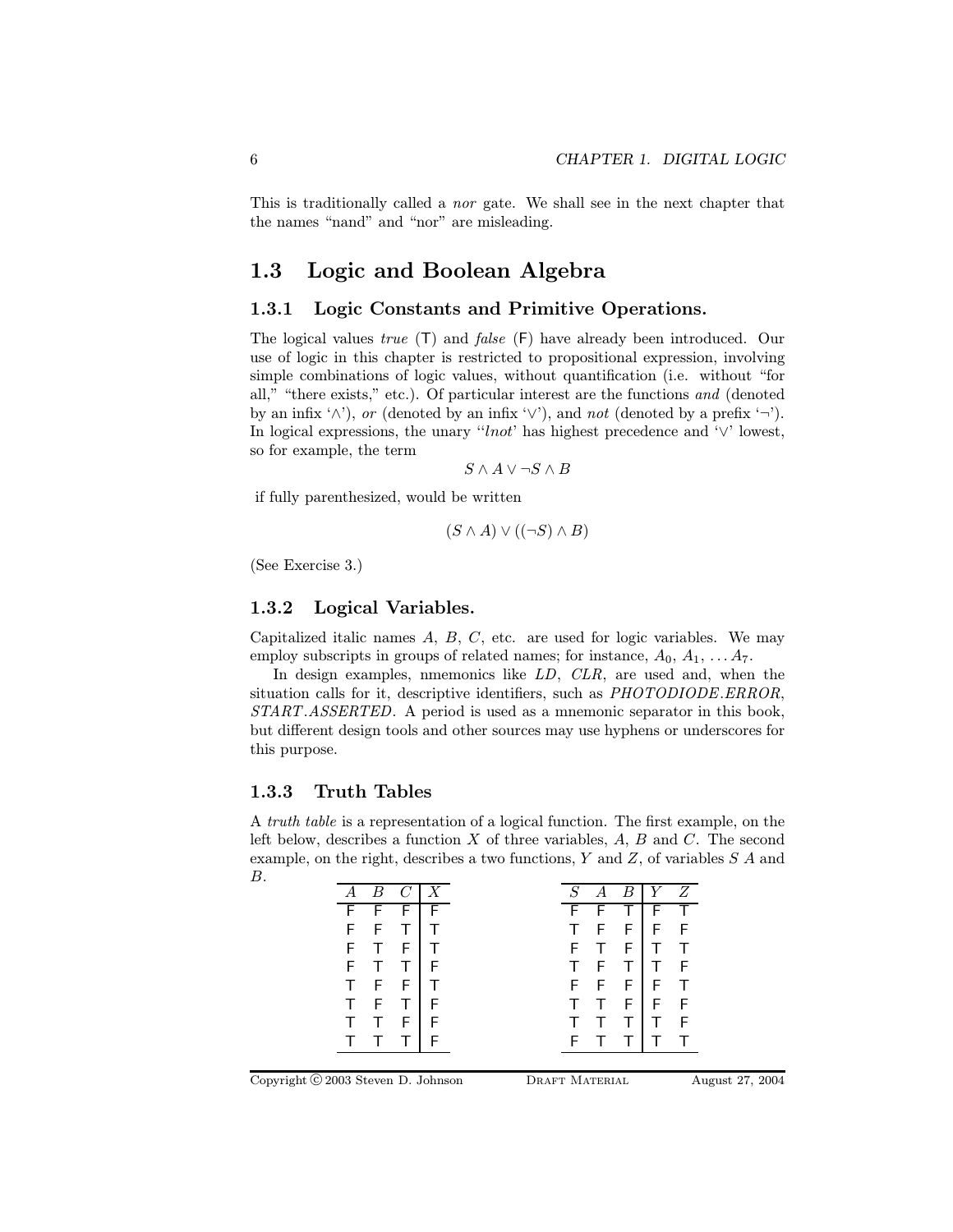#### $X(A, B, C)=[F, T, T, F, T, F, F, F]$



Figure 1.2: Some truth table representations: an array (top), a decision tree (left), and a decision diagram (right).

If you study the truth tables for  $X$ ,  $Y$  and  $Z$  long enough, you may probably think of better ways to describe them, either informally with English predicates or perhaps formally as logic expressions.

You may also have noticed a difference in the order that the rows of these two tables are presented. Although the order does not matter, so long as there is just one row for each of the eight possible input combinations, it is generally better to have a standard, or canonical, ordering. For reasons that are explained in Section 1.3.5, the ordering on the left, above, is canonical.

If we are going to use the standard ordering, then the only thing we really need to describe a particular truth table are the function's name, its variables in some order, and the column of specified function values. The rest is "boilerplate," giving the table a familiar shape and format. Figure 1.2 shows a number of possible representations this essential information might have, including data structures that often used for computer representations. Of particular note is the binary decision diagram (BDD), Fig. 1.2, lower left, a computer representation found in many design tools.

Figure 1.3 gives truth tables defining some of the primitive logic functions.

#### 1.3.4 Elements of Boolean Algebra

In mathematics, a *boolean algebra* is one of a family of systems which share certain properties.<sup>3</sup> For our purposes "boolean algebra" refers to a particular

Copyright C 2003 Steven D. Johnson DRAFT MATERIAL August 27, 2004

<sup>&</sup>lt;sup>3</sup>The term *boolean* derives from the name of the mathematician George Boole (1815–1864) who was the first to apply the concept of algebra to logic. Some textbooks acknowledge Boole's profound contributions to computer science by using a lower-case 'b'.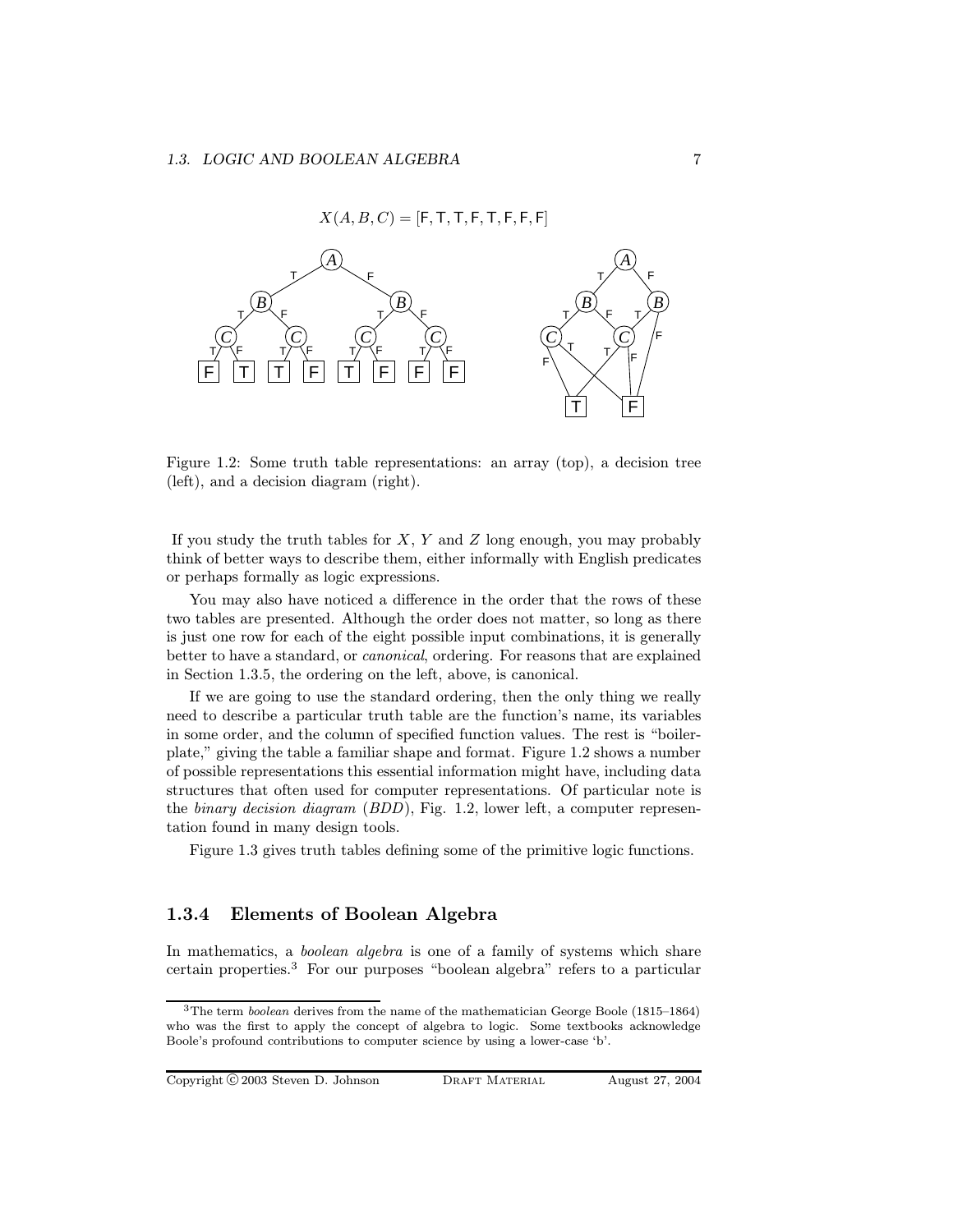| $not, \neg$ |   |                   |     | and, $\wedge$ |              |   | or, $\vee$ |   |                                           |  |
|-------------|---|-------------------|-----|---------------|--------------|---|------------|---|-------------------------------------------|--|
|             | А | $\neg A$          | А   | В             | $A \wedge B$ |   | А          | В | $A \vee B$                                |  |
|             | F |                   | F   | F             | F            |   | F          | F | F                                         |  |
|             |   |                   | F   |               | F            |   | F          |   |                                           |  |
|             |   |                   |     | F             |              |   |            | F |                                           |  |
|             |   |                   |     |               |              |   |            |   |                                           |  |
|             |   |                   |     |               |              |   |            |   |                                           |  |
|             |   | either-or, $\neq$ | iff | =             |              |   |            |   | $\overline{implies}$ , only if, $\supset$ |  |
| А           | В | $A \neq B$        |     | В             | $A = B$      |   | B          |   | $A \supset B$                             |  |
|             |   |                   |     |               |              |   |            |   |                                           |  |
| F           | F |                   | F   | F             |              |   | F          |   |                                           |  |
|             |   |                   | F   | Τ             |              | F |            |   |                                           |  |
|             | F |                   |     | F             | F            |   | F          |   | F                                         |  |

Figure 1.3: Some primitive logic functions.

system involving two constants, 1 and 0, and operations  $+$ ,  $*$  and  $-$ , defined as

| $\begin{array}{c c} - & 0 \\ \hline 0 & 1 \\ 1 & 0 \end{array}$ | $+\begin{bmatrix} 0 & 1 \end{bmatrix}$                   |  | $\begin{array}{c cc} * & 0 & 1 \\ \hline 0 & 0 & 0 \\ 1 & 0 & 1 \\ \end{array}$ |  |
|-----------------------------------------------------------------|----------------------------------------------------------|--|---------------------------------------------------------------------------------|--|
|                                                                 |                                                          |  |                                                                                 |  |
|                                                                 | $\begin{array}{c cc} 0 & 0 & 1 \\ 1 & 1 & 1 \end{array}$ |  |                                                                                 |  |

Other members of the family include

- The theory of sets,  $\emptyset$  playing the role of 0, a universal set U playing the role of 1 and set intersection, set union and set complementation (with respect to  $\mathcal{U}$ ) playing the roles of \*, + and -, respectively.
- Logic, with  $\land$  for  $*, \lor$  for  $+$  and  $\neg$  for  $-$ .
- Arcane instances, such as the system  $\mathcal{B}_N$  whose values are all the divisors of a number N with 1 for 0, N for 1, least-common-multiple for  $+$ , greatestcommon-divisor for  $*$  and  $\overline{x} =_{def} N/x$ .

Of course, with just two constants, T and F, logic is essentially identical to the binary system just introduced. We will use these two systems interchangably, and even say "true" for 1, "and" for '.', and so forth. In fact, the constants 0 and 1 are often to be prefered over T and F because they are easier to write down and are more visually distinct. Furthermore, the boolean operator symbols are chosen for their familiarity and hence are easier to manipulate algebraically.

Despite these advantages, we will still use the logical operators when we wish to emphasize logical aspects of a design. For instance, if we want a signal  $READV$  to be asserted whenever both conditions  $A$  and  $B$  are true, we will likely write

$$
READY = A \wedge B
$$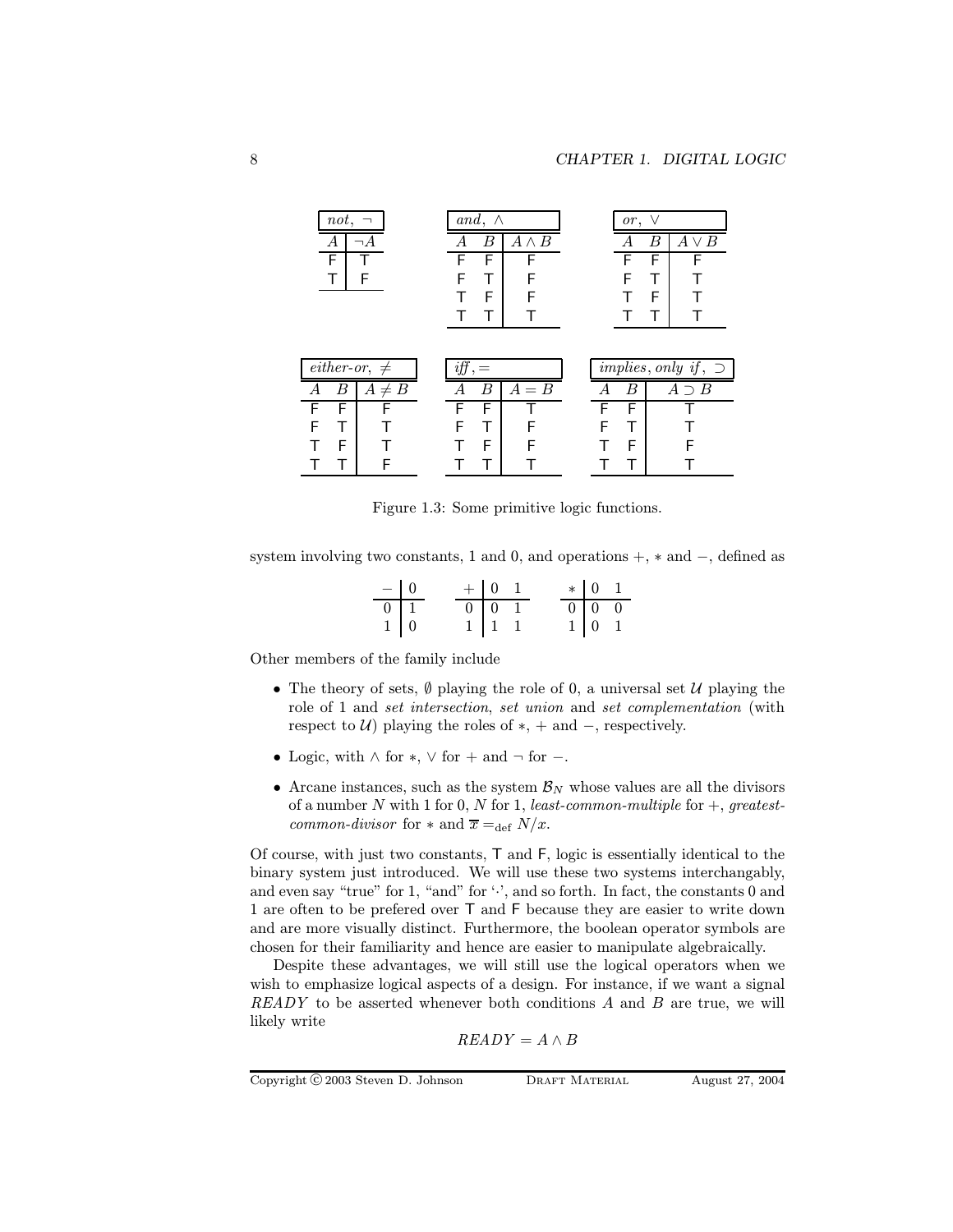| (a) | $\overline{\overline{x}} = x$                        |                                                    | double negation     |
|-----|------------------------------------------------------|----------------------------------------------------|---------------------|
| (b) | $x \cdot 1 = x$                                      | $x+0=x$                                            | identity            |
| (c) | $x\cdot 0=0$                                         | $x + 1 = 1$                                        | dominance           |
| (d) | $x \cdot x = x$                                      | $x + x = x$                                        | inversion           |
| (e) | $x \cdot \overline{x} = 0$                           | $x + \overline{x} = 1$                             | <i>cancellation</i> |
| (f) | $x \cdot y = y \cdot x$                              | $x+y=y+x$                                          | commutativity       |
| (g) | $x(yz) = (xy)z$                                      | $x + (y + z) = (x + y) + z$                        | associativity       |
| (h) | $x(y+z) = xy + x z$                                  | $x + y z = (x + y) (x + z)$                        | distribution        |
| (i) | $\overline{x \cdot y} = \overline{x} + \overline{y}$ | $\overline{x+y} = \overline{x} \cdot \overline{y}$ | DeMorgan's law      |
| (j) | $x(x+y)=x$                                           | $x + xy = x$                                       | absorbtion          |
| (k) | $x(\overline{x}+y)=xy$                               | $x + \overline{x} y = x + y$                       | absorbtion          |
| (1) | $x y + \overline{x} y = y$                           | $(x+y)(\overline{x}+y)=y$                          | independence        |

Figure 1.4: Boolean identities

to express the logical intent.

As just mentioned, the choice of symbols for the boolean and, or and not operations reflect the fact that their algebraic properties are similar to (but stronger than) those of arithmetic multiplication, addition and negation. We may use familiar algebraic identities, such as commutativity and associativity, to simplify and reason about boolean expressions. Figure 1.4 lists some of these identities and names some of them. Some of the identities can be derived from the others in the list. Since we mean to take advantage of our hard-learned familiarity with the laws of arithmetic, we shall adopt the same notational conventions with our boolean operators. "Times" takes precedence over "plus," and wherever possible we drop the '.' and simply juxtapose the operands of a product.

Since both  $+$  and  $+$  are associative, we do not need to parenthesize long strings of sums or products. Furthermore, the distributive and DeMorgan laws generalize, for instance:

$$
\overline{(A+B+C+D+E)} = \overline{A} \cdot \overline{B} \cdot \overline{C} \cdot \overline{D} \cdot \overline{E}
$$

and

$$
A \cdot (B_1 + B_2 + \dots + B_n) = (A \cdot B_1) + (A \cdot B_2) + \dots + (A \cdot B_n) +
$$

Although the boolean operators share many properties with their arithmetic counterparts, there are also some significant differences. You will see in Fig. 1.4 that all of the identities involving  $+$  or  $\cdot$  come in pairs. This feature reflects the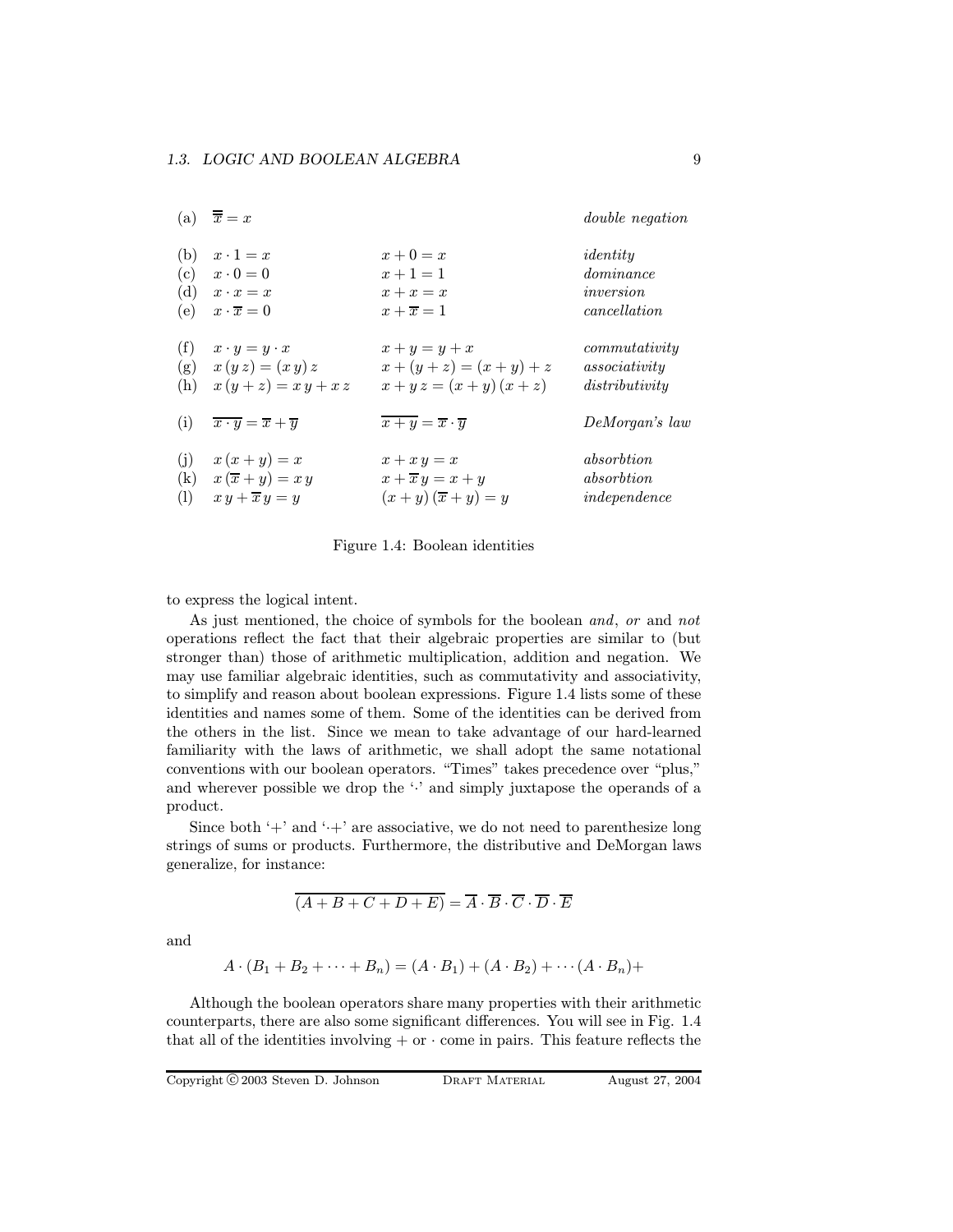The Principle of Duality: From any valid boolean equation  $\mathcal{L} = \mathcal{R}$  one may derive another valid equation  $\mathcal{L}^D = \mathcal{R}^D$  by interchanging 1s with 0s and '+'s with '·'s. The expression  $\mathcal{E}^D$  obtained from  $\mathcal E$  in this way is called the *dual of*  $\mathcal{E}$ *.* 

In performing boolean derivations, one often misses opportunities to apply the duals of the familiar arithmetic laws, practiced over and over in high school and calculus classes. Fortunately, one is unlikely to be called upon to perform extensive derivations in digital design applications. Nevertheless, it is useful to be able to do short "off the cuff" derivations, so a bit of practice is worthwhile.

DeMorgan's Law, which says that negation "distributes" over both  $+$  and '·', give another aspect to duality. DeMorgan's Law can be stated more generally than the primitive law appearing in Fig. 1.4:

DeMorgan's (Generalized) Law: The negation of any boolean expression  $\mathcal E$  is equivalent to the expression obtained by negating all the variables within  $\mathcal{E}^D$ .

DeMorgan's Law makes it convenient to express negation by drawing a bar over the negated expression rather than putting a minus-sign in front of it, as we do in arithmetic expressions. However, if this convention is used carelessly in combination with other shortcuts, there is a danger of confusing the negation of a product with the product of negatives:

$$
\overline{AB} \neq \overline{A}\,\overline{B}
$$

Be careful!

The general form of DeMorgan's Law is proved valid by an induction over the grammar of logical expressions. We have not laid the groundwork for such a proof in this textbook. Let us look at an example, at least.

Example 1. According to DeMorgan's Generalized Law, it should be the case that

$$
A + B\overline{C} + \overline{AC\overline{D} + B\overline{D}} = \overline{A}\cdot(\overline{B} + \overline{\overline{C}})\cdot(\overline{A} + \overline{C} + \overline{\overline{D}})\cdot(\overline{B} + \overline{D})
$$

Let us prove this instance algebraically, using the repeated applications, from left to right, of the primitive form of Fig. 1.4(i).

$$
\overline{A + B\overline{C} + \overline{ACD} + BD} = \overline{A + B\overline{C} \cdot \overline{ACD} + BD}
$$
\n
$$
= \overline{A} \cdot \overline{B} \overline{C} \cdot \overline{ACD} + BD
$$
\n
$$
= \overline{A} \cdot (\overline{B} + \overline{C}) \cdot \overline{ACD} + BD
$$
\n
$$
= \overline{A} \cdot (\overline{B} + \overline{C}) \cdot \overline{\overline{ACD} \cdot BD}
$$
\n
$$
= \overline{A} \cdot (\overline{B} + \overline{C}) \cdot \overline{\overline{(A + \overline{C} + \overline{D})} \cdot \overline{BD}}
$$
\n
$$
= \overline{A} \cdot (\overline{B} + \overline{C}) \cdot \overline{(\overline{A} + \overline{C} + \overline{D})} \cdot \overline{(\overline{B} + \overline{D})}
$$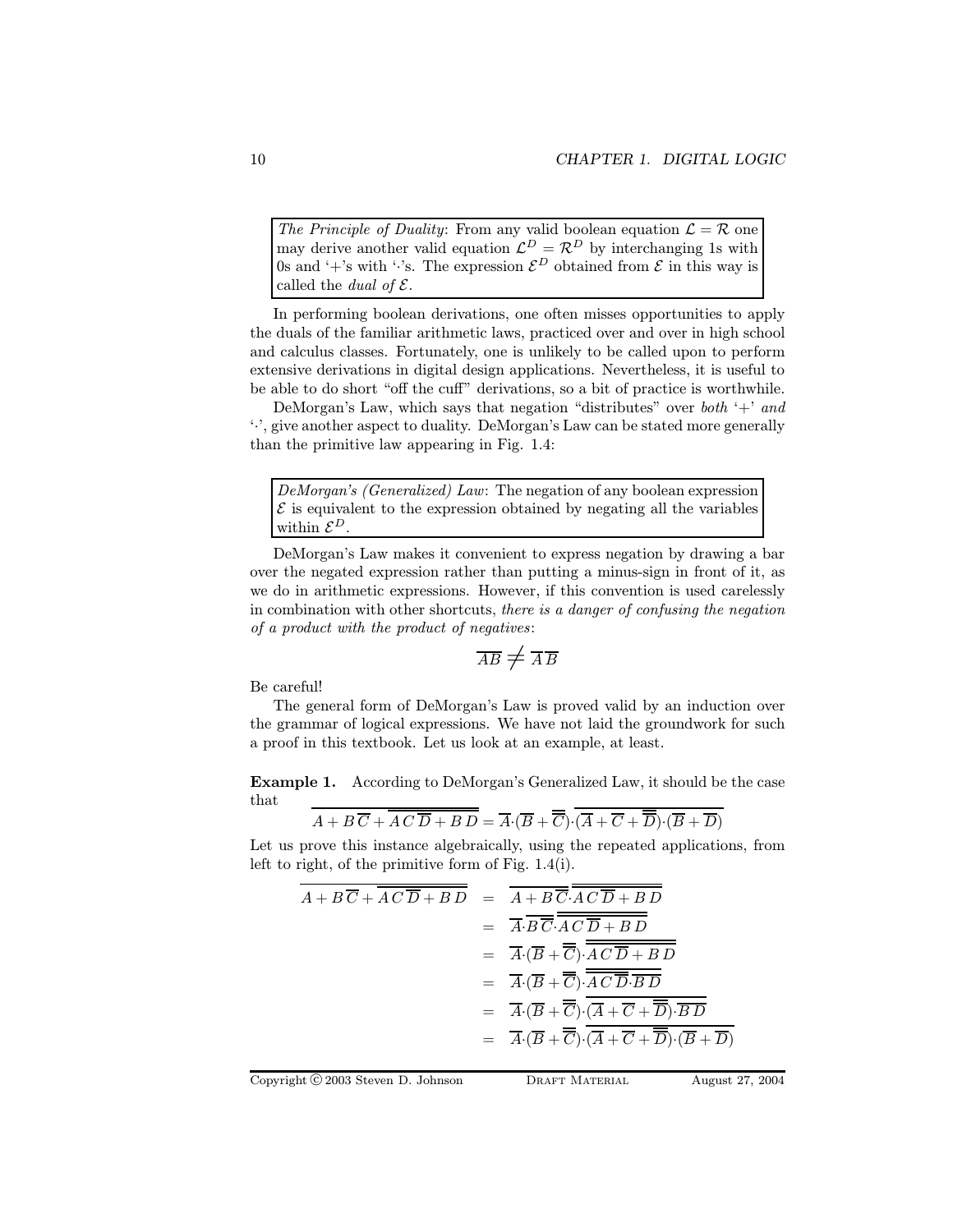So the generalized law holds in this case.

Although it sometimes provides a convenient shortcut, DeMorgan's general law is less often applied in practice than its more primitive form in Fig. 1.4(i). Often, when double-negations arise—as in the second step of the derivation above—they are immediately simpified using Eq. 1.4(a) Application of the law can be easier said than done because the precedence rules often require (or allow) us to introduce (or eliminate) parentheses when when  $\cdot$ 's and  $\cdot$ +'s are interchanged.

Let us work a few examples to get started. Need some more examples

$$
\overline{A \cdot (B + C \cdot (B + \overline{A}))} = \overline{A \cdot (B + C \cdot B + C \cdot \overline{A})} \quad \text{(Eq. 1.4(h))}
$$
\n
$$
= \overline{A \cdot (B + C \cdot \overline{A})} \quad \text{(1.4(j))}
$$
\n
$$
= \overline{A \cdot B + A \cdot C \cdot \overline{A}} \quad \text{(1.4(h))}
$$
\n
$$
= \overline{A \cdot B + A \cdot \overline{A} \cdot C} \quad \text{(1.4(f))}
$$
\n
$$
= \overline{A \cdot B} \quad \text{(1.4(d))}
$$
\n
$$
= \overline{A \cdot \overline{B}} \quad \text{(1.4(e), 1.4(b))}
$$
\n
$$
= \overline{A + \overline{B}} \quad \text{(1.4(e), 1.4(b))}
$$

#### 1.3.5 Bits, Binary Numerals

We often interpret a group of binary variables as a binary number, in which case it is customary to display these variables in such a way that the least-significant bit is right-most, as in normal numerical representations.

When an indexed group of variables,  $A_0, A_1, \ldots, A_k$  is involved,  $A_i$  usually represents the " $2^{i}$ 's place" in the corresponding numeral, and we will write the  $k +$ -bit numeral out as  $A_k \cdots A_1 A_0$  with the least-significant bit, again, furthest right.

An immediate application of this idea is in the presentation of truth tables. Our first example of a truth table is repeated below, with truth values on the left and the corresponding boolean values on the right

|    | $A \quad B \quad C \mid X$ |         |     | $A$ B C        |                |                             |                |
|----|----------------------------|---------|-----|----------------|----------------|-----------------------------|----------------|
|    |                            | F F F F |     |                | $0\quad 0$     | $\overline{0}$              | $\overline{0}$ |
|    | F F T T                    |         | (1) | $\overline{0}$ |                | $0 \quad 1 \mid 1$          |                |
|    | $F$ T $F$ $T$              |         | (2) |                | $0\quad 1$     | $\theta$                    | $\vert$ 1      |
|    | $F$ T T $F$                |         | (3) |                |                | $0 \quad 1 \quad 1 \quad 0$ |                |
|    | T F F T                    |         | (4) | $\mathbf{1}$   | $\overline{0}$ | $\overline{0}$              | $\vert 1$      |
|    | T F T F                    |         | (5) | $\mathbf{1}$   | $\overline{0}$ | $\sim 1$                    | $\overline{0}$ |
| T. | $T$ $F$ $F$                |         | (6) | $1 \quad 1$    |                | 0                           | $\overline{0}$ |
|    | T T                        | l F     | (7) | $\mathbf{1}$   | $\boxed{1}$    | $\mathbf{1}$                |                |

This truth table is in standard form because its rows are listed in numerical order, depending a fixed choice of first  $A$ , then  $B$ , and finally  $C$  as the ordering of its input variables. In this case, we have (redundantly) numbered the rows for reference.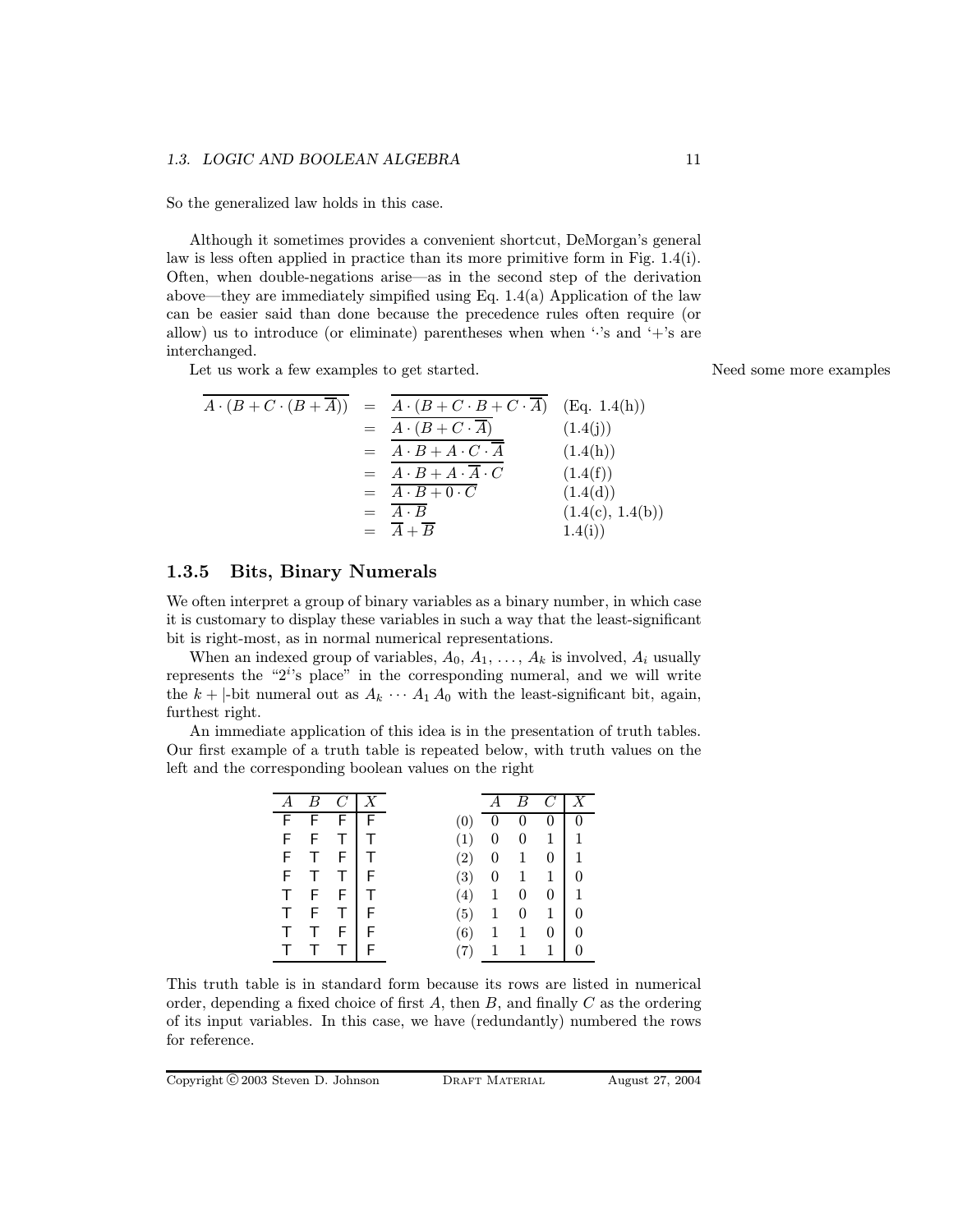We shall have a great deal more to say about the binary numeric representations and the implementation of arithmetic in later chapters.

### 1.4 Summary

This chapter has set the scene for the topics that follow. Like most chapters in this textbook, this one has looked at both physical and conceptual aspects of digital systems. As in common in most textbooks about "design," we are concerned with resolving two levels of abstraction. Of course, we are just at the outset of this process, so the distinction is rather course. We have taken a brief, qualitative glimpse at what digital systems—a vast domain ranging from wristwatches to global communication systems—are made of: switches. And we have taken the first step toward imposing a useful conceptual function on those elementary devices: logic gates.

We want to get started on a good footing. In the next chapter, we will explore a vital, fundamental principle of design in detail, before returning to the task of expanding our design methodology.

#### Exercises 1.4

- 1. Figure 1.3 defines five binary (two-input) logic functions. How many twoinput logic functions are there?
- **2.** On Page 4 a nand gate is described by an "equation,"  $Z = A$  nand B. Discuss what the  $\epsilon$  sign might represent in this context? Is it mathematical equality? A defining expression? An assignment statement?
- **3.** Verify that the truth table for  $Y$  on page 7 specifies the function

$$
Y = S \land A \lor \neg S \land B
$$

- 4. By inserting full parentheses, show the order of evaluation of these function.
	- (a)  $B \cdot \overline{A \cdot C} + D + \overline{E}$
	- (b)  $\overline{A+B}\cdot C+D$
	- (c)  $\overline{A+B}\cdot(\overline{C}+D)$
- **5.** By inspecting their truth tables, deduce the value of each function,  $X, Y$ , Z and W. Do not formally derive any logic expression; simply write down